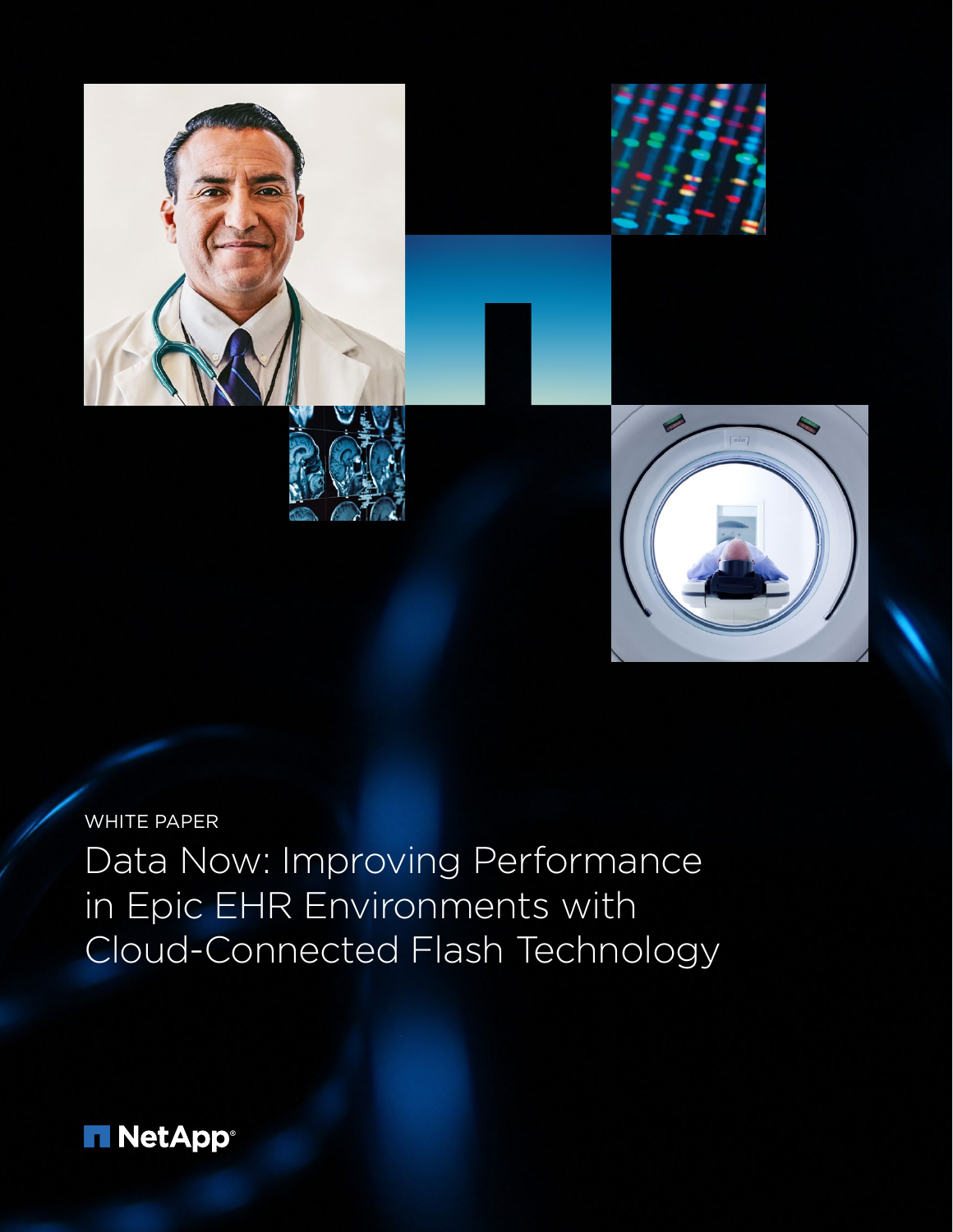| Introduction                                                                                           | 3              |
|--------------------------------------------------------------------------------------------------------|----------------|
| Modernization                                                                                          | 3              |
| Set a New Standard for Performance and Choice                                                          | 3              |
| Streamline Medical Imaging Management                                                                  | 3              |
| Accelerate Innovation in Development Environments                                                      | 3              |
| Simplicity                                                                                             | $\overline{4}$ |
| One Data Management Platform Moves the Focus from Infrastructure<br>Maintenance to Business Management | $\overline{4}$ |
| Simplify Infrastructure to Realize the Most Benefits                                                   | $\overline{4}$ |
| Eliminate Data Center Headaches and Focus on Business Needs                                            | $\overline{4}$ |
| Performance                                                                                            | $\overline{4}$ |
| Faster Data Means Faster Decisions, Speeding Diagnosis and Care                                        | $\overline{4}$ |
| Increase the Performance of Epic Environments                                                          | 5              |
| Accelerate Adoption of Standardized Care                                                               | 5              |
| Reliability                                                                                            | 5              |
| Nondisruptive Patient Care Operations Run with Enterprise-Class<br>Availability and Protection         | 5              |
| Strong Epic Relationship                                                                               | 5              |
| Reliable Data Delivered to Physicians                                                                  | 6              |
| Efficiency                                                                                             | 6              |
| Reduce Costs by Reducing Rack Space, Power, and<br><b>Cooling Requirements</b>                         | 6              |
| Increase the Value of Secondary Data                                                                   | 6              |
| Efficient, Unified Storage                                                                             | 6              |
| <b>Efficiently Deploy Epic Solutions</b>                                                               | 7              |
| Agility                                                                                                | $\overline{ }$ |
| Increasing Agility Through Unified Storage Infrastructure                                              | 7              |
| Conclusion                                                                                             | 8              |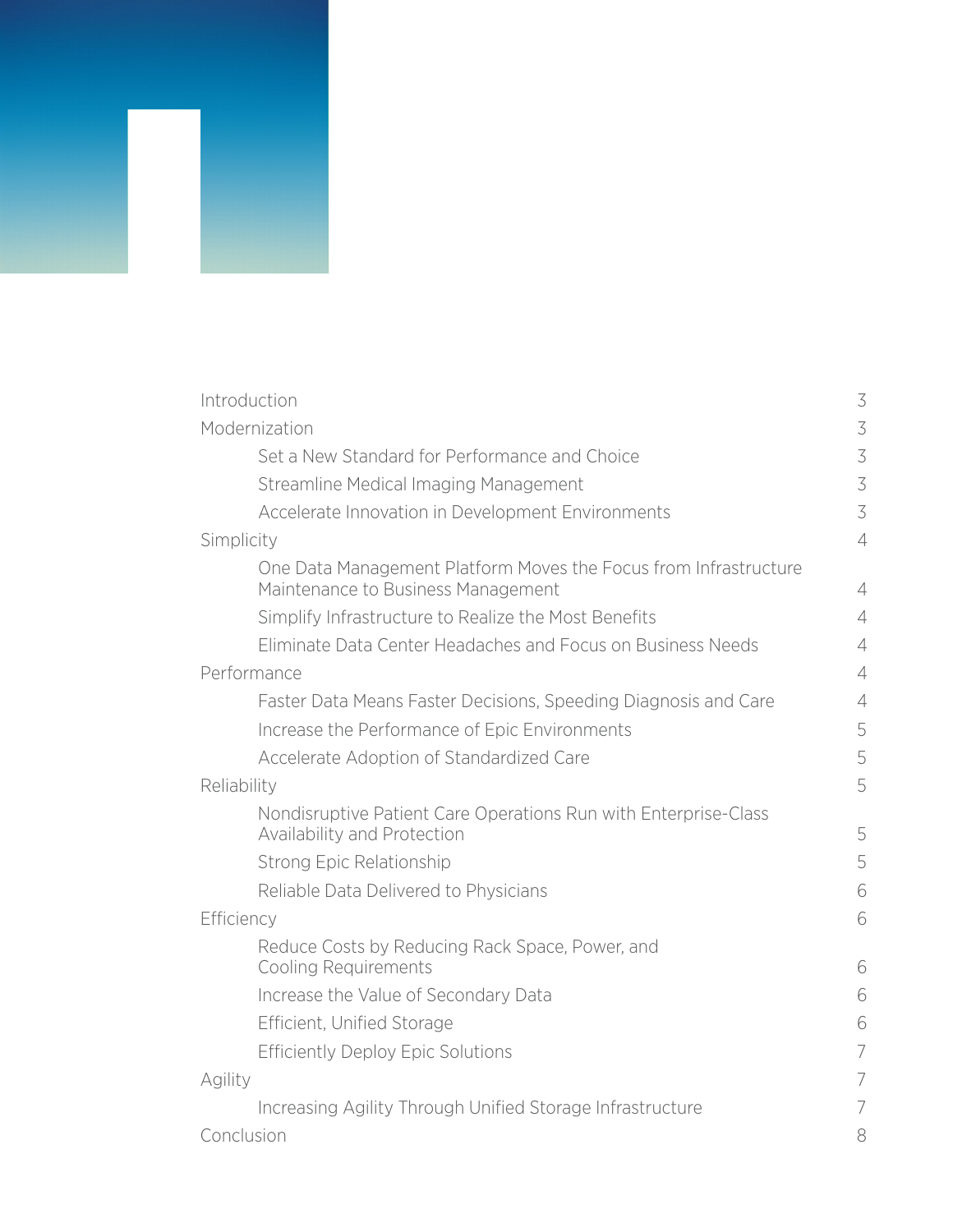# <span id="page-2-0"></span>**Introduction**

To ensure high-level performance, the Epic electronic medical record (EMR) system has stringent data management and storage requirements to accommodate the industry's rapidly expanding volume of clinical data and medical images. As data volumes explode, however, so do the challenges of securing, accessing, moving, and managing the information that is critical for effective diagnosis and treatment.

Historically, healthcare IT has sufered from isolated silos of data  $-$  a costly and inefficient approach, with each silo managed by separate applications and data storage infrastructure. Now, new data storage technologies are liberating data from its silos to accelerate application performance and future-proof investments. These technologies deliver the flexibility to scale capacity and efficiently manage data, whether it's stored in multiple locations, on the premises, or in secure cloud locations.

This white paper explores the following concepts as they relate to clinical data management:

- Simplicity. One data management platform allows IT to focus on the business rather than on the infrastructure and its maintenance.
- Performance. Faster data access means faster decisions, improving the clinicians' user experience, accelerating care, and driving business decisions.
- Reliability. Nondisruptive patient care operations can run with enterprise-class availability and protection.
- Efficiency. Institutions can improve efficiency by reducing rack space, power, and cooling requirements.
- Agility. Increase agility while unifying storage infrastructure.

This paper also presents real-world examples of NetApp healthcare customers who are using NetApp® flash storage for the Epic electronic health record (EHR) platform.

## **Modernization**

### **Set a New Standard for Performance and Choice**

In an era of exponential patient data growth, healthcare providers face the ongoing challenges of balancing performance and cost. New cloud-connected technologies provide the ultra-low latency required for clinical applications, including the Epic EHR platform, and they also deliver the freedom of choice to securely store and manage patient data in the most cost-effective environment, including public, private, and hybrid cloud.

The NetApp Data Fabric strategy simplifies and integrates data management across storage environments, delivering a solution that is secure, efficient, and future-proof. With a single solution, large volumes of data can be securely stored and easily managed throughout the data's lifecycle, while maintaining regulatory compliance. The solution also makes it possible to easily move data to the institution's preferred environment, on the premises or in the cloud.

### **Streamline Medical Imaging Management**

Existing storage infrastructures are challenged by the volume, size, and growing number of departments that create imaging objects. The NetApp Data Fabric enables cloud-based storage and management, so that organizations can embrace the cloud on own their terms by integrating on-premises enterprise-class data management and control with the flexibility, speed, and economies of the cloud. These NetApp solutions adhere to internal, HIPAA, and HITECH security policies and requirements while promoting innovation and IT responsiveness in medical image management.

## **Accelerate Innovation in Development Environments**

In 2011, Tucson Medical Center (TMC) invested in data storage technology that was completely filled in a mere 3 months. Faced with rapidly growing data volumes from its core Epic software and retention of data per HIPAA guidelines, TMC turned to NetApp for its ONTAP® technology and FlexPod®

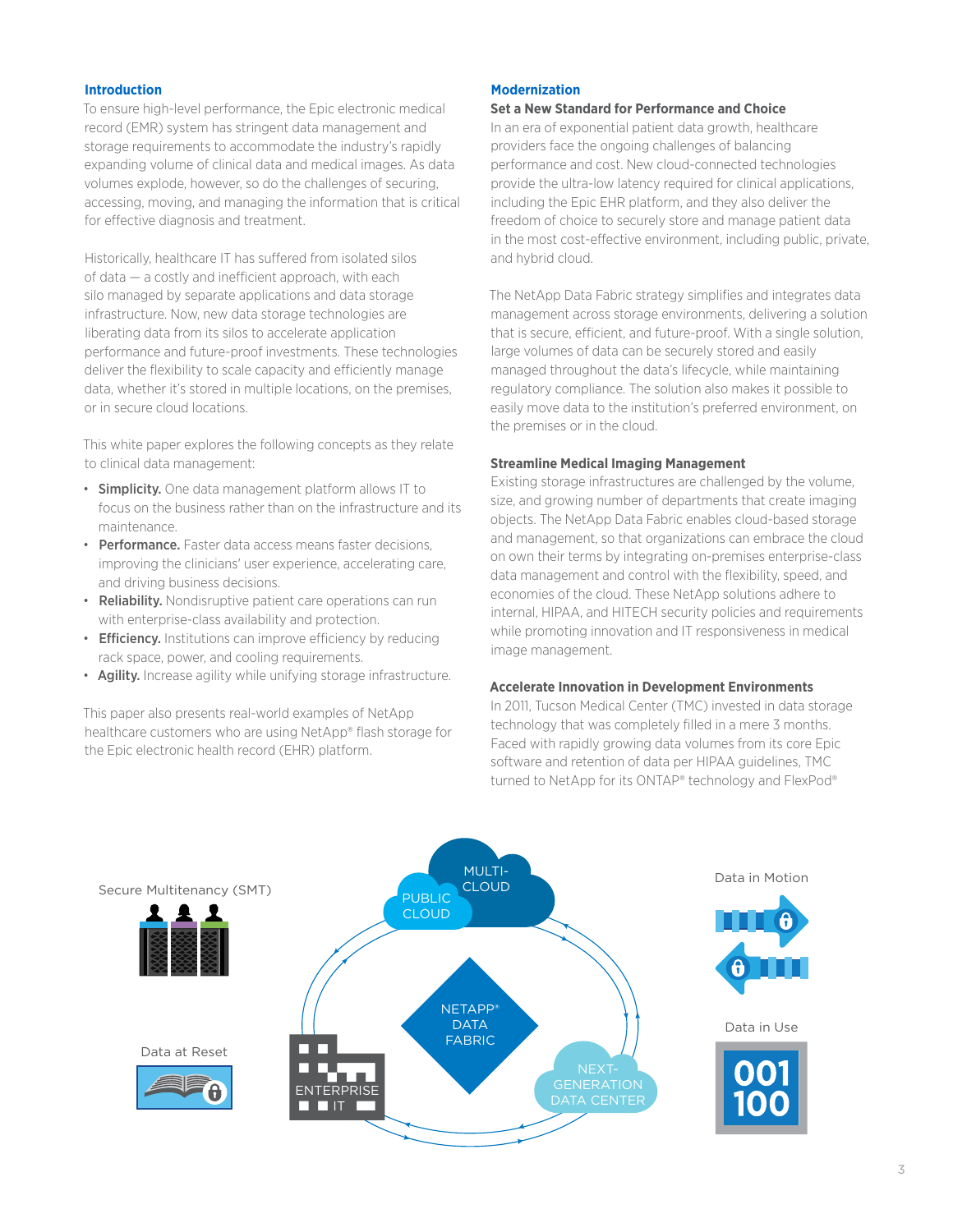<span id="page-3-0"></span>data center solution from NetApp and Cisco. With these technologies, TMC can spin up development environments in 20 minutes instead of 2 days. Additionally, TMC can reorganize storage structures without downtime or application latency, which improves clinician satisfaction and the patient experience, and boosts the quality of the outcome.

# "Everything that we have, systems-wise, runs—and runs more resiliently because of NetApp storage."

—Drew Burnett, Systems and Network Manager, Tucson Medical Center

# **Simplicity**

# **One Data Management Platform Moves the Focus from Infrastructure Maintenance to Business Management**

The modern IT infrastructure reflects the need to improve speed and responsiveness to support critical business operations.

Flash arrays and cloud-connected technologies simplify infrastructure management to enhance business performance. Unfortunately, many all-flash array solutions on the market today lack robust data management, integrated data protection, and seamless scalability, as well as deep application and cloud integration. What's needed is a platform that shares the same consolidated infrastructure for workloads or tenants that have diferent performance, capacity, and security requirements.

# **Simplify Infrastructure to Realize the Most Benefits**

The NetApp Data Fabric simplifies, automates, and evolves the movement and management of data. NetApp AFF systems help organizations meet their enterprise storage requirements with the industry's highest performance, superior flexibility, and best-in-class data management and cloud integration. Combined with the industry's first end-to-end NVMe technologies and NetApp ONTAP data management software, AFF systems accelerate, manage, and protect business-critical data. With an AFF system, organizations can make an easy and risk-free transition to flash for digital transformation.

- Gain a global view of storage with a single management console
- Eliminate planned and unplanned downtime for continuous business availability
- Perform updates during regular work hours without disrupting applications or users
- Scale capacity and performance without disruption

# **Eliminate Data Center Headaches and Focus on Business Needs**

Renown Health is a locally governed and locally owned, not-for-profit integrated healthcare network that serves a 17-county region that includes northern Nevada, Lake Tahoe, and northeastern California. With space at a premium in its hospital-based data center, there was no room to expand its Epic platform. Renown needed an IT infrastructure that could resolve capacity, performance, accessibility, and resiliency issues while allowing the organization to seamlessly adopt new technologies.

Using NetApp AFF and SnapMirror® replication technology, Renown created two offsite data centers, enabling IT resources to be shared across the organization to accommodate future growth. As a result, Renown only has to manage one NetApp platform for both data centers, applications get the required performance level, and physicians and other healthcare professionals have access to the files that they need, when they need them, no matter where the files are. Replication between the two remote data centers provides the resiliency required to reduce downtime.

# "It is critical to think outside the box. Being content with what you have can be dangerous. It is not very resilient. It is too rigid to allow change. It creates more limitations than opportunities."

—Frank Abella, Director IT Infrastructure Operations, Renown Health

### **Performance**

# **Faster Data Means Faster Decisions, Speeding Diagnosis and Care**

Through a combination of on-premises and cloud solutions, organizations can seamlessly and easily manage data to deliver information and enable the insights that lead to better patient care.

To better understand usage trends for flash storage with Epic EMR software, Gatepoint Research surveyed more than 100 business and technical thought leaders in the healthcare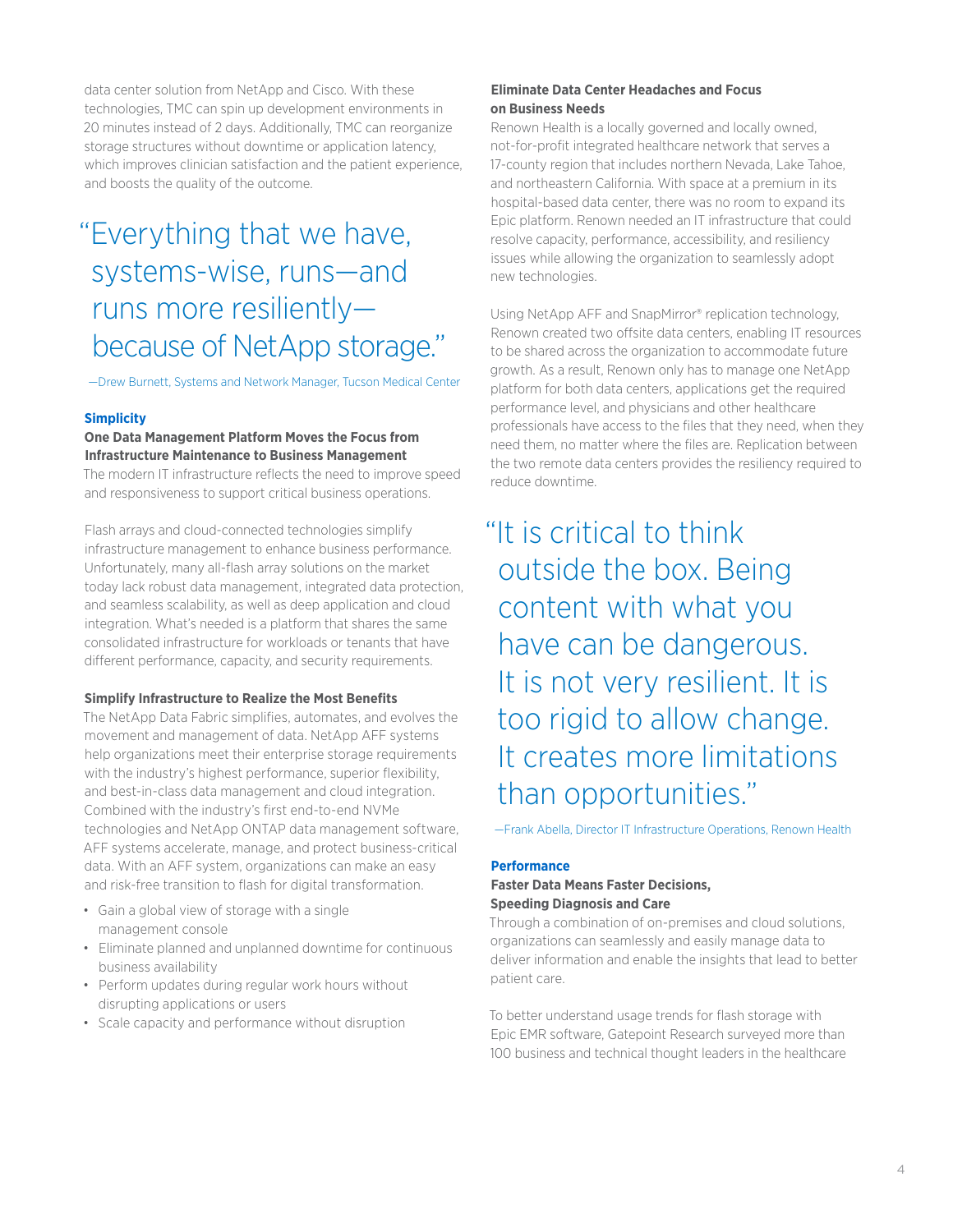<span id="page-4-0"></span>industry. Survey participants represented hospitals, health systems, and other healthcare institutions. The people who voluntarily responded were primarily IT senior decision makers, including 11% C-level executives, 14% vice presidents, 41% directors, and 34% managers.

When choosing a flash storage solution for Epic, respondents had considered several factors. Most considered the Epic comfort level rating, vendor reputation and stability, ease of implementation and use, and cost and speed to be of key importance. Second only to speed, 86% of respondents considered cost to be the most important factor when choosing a flash storage solution for Epic.

# **Increase the Performance of Epic Environments**

NetApp offers an ideal storage platform for Epic software environments with unique capabilities to meet the stringent storage performance requirements of Epic applications and the Caché database. Using NetApp flash solutions in Epic environments is an excellent way to maintain submillisecond response times for demanding clinical workloads. These systems optimize I/O and maximize application throughput while running leading data management functions. The systems also meet the required SAN response times of <12ms average read latency, <1ms average write latency, and longest Caché write burst cycle time completion of <45 seconds, as defined by Epic for meeting application-level performance.

Organizations can modernize their data management and harness the power of the hybrid cloud with NetApp ONTAP, the industry's leading enterprise data management software. ONTAP combines new levels of simplicity and flexibility with powerful data management capabilities, storage efficiencies, and leading cloud integration. Each new version of ONTAP significantly increases performance. ONTAP 9.3 reduced latency more than 40% from version 9.1, and total input/output per second (IOPS) increased to 420,000 with version 9.3, versus 220,000 with version 9.1. By way of comparison, the largest Epic environment in the world has only 65,000 IOPS.

To increase performance, the NetApp AFF A-Series combines low-latency NVMe solid-state drives (SSDs) and the first NVMe over Fibre Channel (NVMe/FC) connectivity. The AFF A800 delivers less than 200µs latency and a massive throughput of up to 300GB/s in a 24-node cluster. As the industry's first allflash arrays to provide both 100GbE and 32Gb FC connectivity together, the A-Series systems also support the NVMe/FC host connection, enabling customers to run 60% more workloads or cut the application response time by half.

# **Accelerate Adoption of Standardized Care**

As the technology backbone of Mercy, the fifth-largest Catholic health system in the United States, Mercy Technology Services (MTS) supports a network of more than 3,500 physicians and 65,000 healthcare technology users nationwide. Its pioneering Epic EHR software-as-a-service (SaaS) offering is used by hospitals throughout the country.

Built on FlexPod and NetApp ONTAP, the Mercy Epic EHR service offering with AFF delivers the required performance and high comfort level for Epic EHR, fueling the analytics that help physicians identify trends and make critical decisions.

Overnight queries and reports that used to run well into the morning can now be in physicians' hands hours sooner, as they arrive for their shifts. And healthcare providers can leverage big data analytics to identify best practices and eliminate inefficiencies.

# "When we use data to standardize treatment, patients consistently get the very best care. Rather than rely solely on their own experience, physicians are now able to draw on the experience of thousands of physicians to standardize on data-proven care."

-Gil Hoffman, MTS Senior Vice President and Chief Information Officer

#### **Reliability**

# **Nondisruptive Patient Care Operations Run with Enterprise-Class Availability and Protection**

Healthcare organizations demand reliable data to make decisions that drive the business, as well as decisions that afect patients' lives. Minimizing downtime is an important concern in decision making. With flash storage, organizations can easily avoid downtime by moving the live production database, if necessary, so that physicians have constant access to the EHR.

#### **Strong Epic Relationship**

Since 2010, Epic and NetApp have maintained a technical alliance to consistently test and ensure that NetApp storage systems meet all Epic customer requirements. Today, many of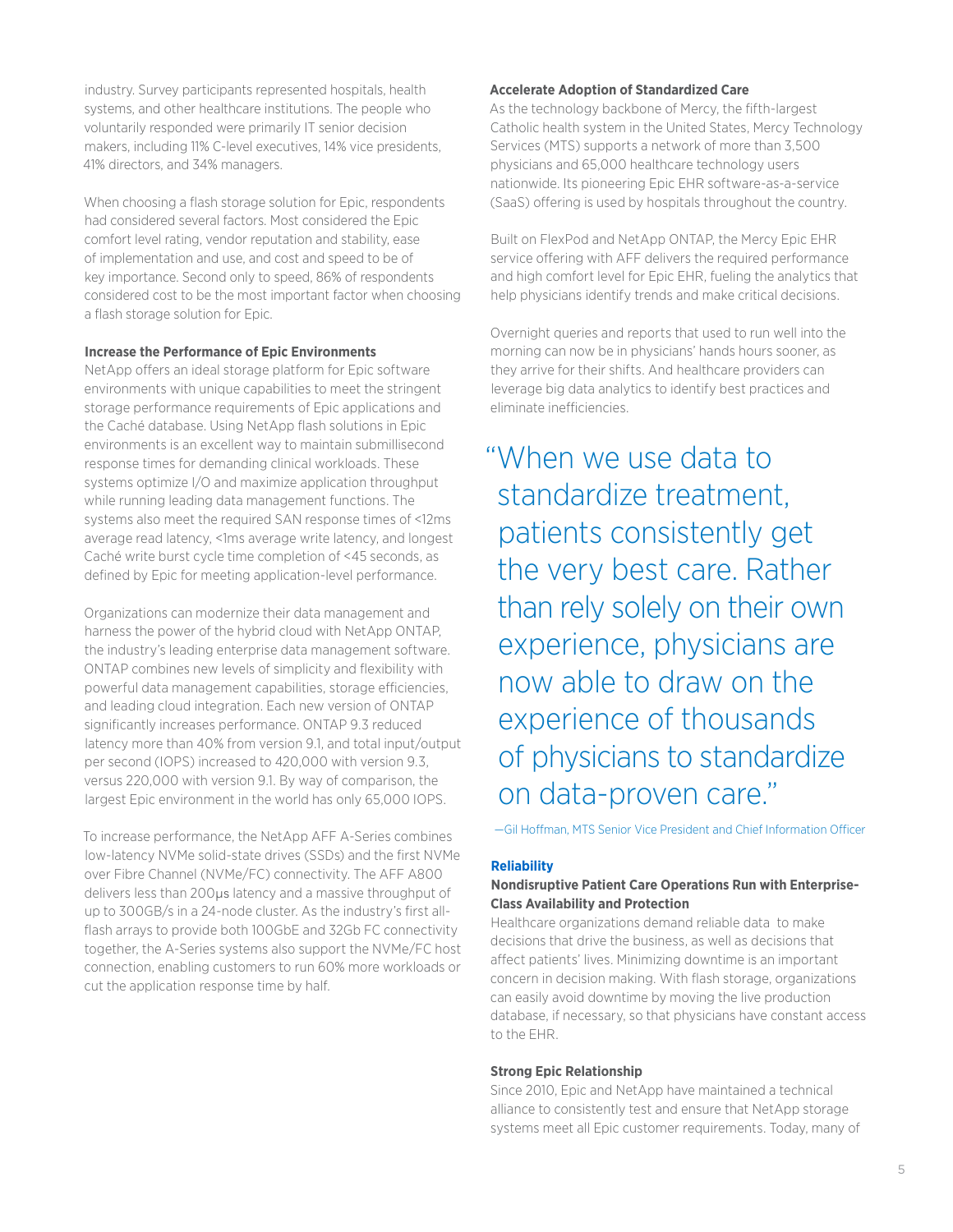<span id="page-5-0"></span>Epic's largest and most progressive customers run their Epic production, operational, and analytical databases on NetApp.

NetApp FAS initially earned Epic's High Comfort Level ranking for midrange arrays in 2013,and for enterprise arrays in 2014. In June 2015, NetApp AFF became the first new all-flash array to receive Epic's High Comfort Level, receiving the ranking for both enterprise and midrange environments.

# **Reliable Data Delivered to Physicians**

Sentara Healthcare, a 12-hospital HIMSS Davies award-winning health system in Virginia, has run its Epic Caché and Clarity production databases on flash-accelerated NetApp storage since 2012.

"In architecting our Epic electronic medical records system, we knew it was essential to implement high-availability storage. Any downtime, even for upgrades, disrupts medical staff and compromises their ability to deliver responsive, high-quality care."

—Joseph Rowell, Manager of Enterprise Architect Solutions, Sentara Healthcare

#### **Efciency**

# **Reduce Costs by Reducing Rack Space, Power, and Cooling Requirements**

Healthcare organizations realize substantial benefits by increasing the efficiency of their IT operations to transform data center economics. By leveraging best-in-class flash technology and cloud integration approaches, organizations can boost efficiency by moving data and applications to where they run best-either on the premises or in the cloud. With these approaches, organizations have been able to:

- Reduce power use by 15 times, rack space by 37 times, and support costs by 67%.
- Set up and configure a complete system and serve data within 10 minutes.
- Upgrade to a modern NVMe-based SAN infrastructure with a simple software upgrade to support 60% more workloads or to cut application response time in half, without disruption.

Efficient data replication strategies also help organizations leverage their data. Whether the replicated data is used for disaster recovery or backup and archive, efficient storage approaches greatly reduce unplanned downtime. In addition, most organizations struggle with providing replicated data stores in a timely manner to meet analytics and reporting needs without increasing the workload demands on production environments. With efficient data replication, organizations can increase the value of their secondary data to improve care quality and outcomes in an environment that is placing an increased emphasis on value-based care.

### **Increase the Value of Secondary Data**



### **Efcient, Unified Storage**

Designed specifically for flash, NetApp AFF A-Series all-flash systems deliver industry-leading performance, capacity density, scalability, security, and network connectivity in dense form factors. With the addition of the new NVMe-based AFF A800, the A-Series family extends enterprise-grade flash to AI and to machine learning. NetApp provides efficient, unified storage with built-in data protection across systems:

- NetApp AFF and FAS
- NetApp ONTAP Select
- NetApp ONTAP Cloud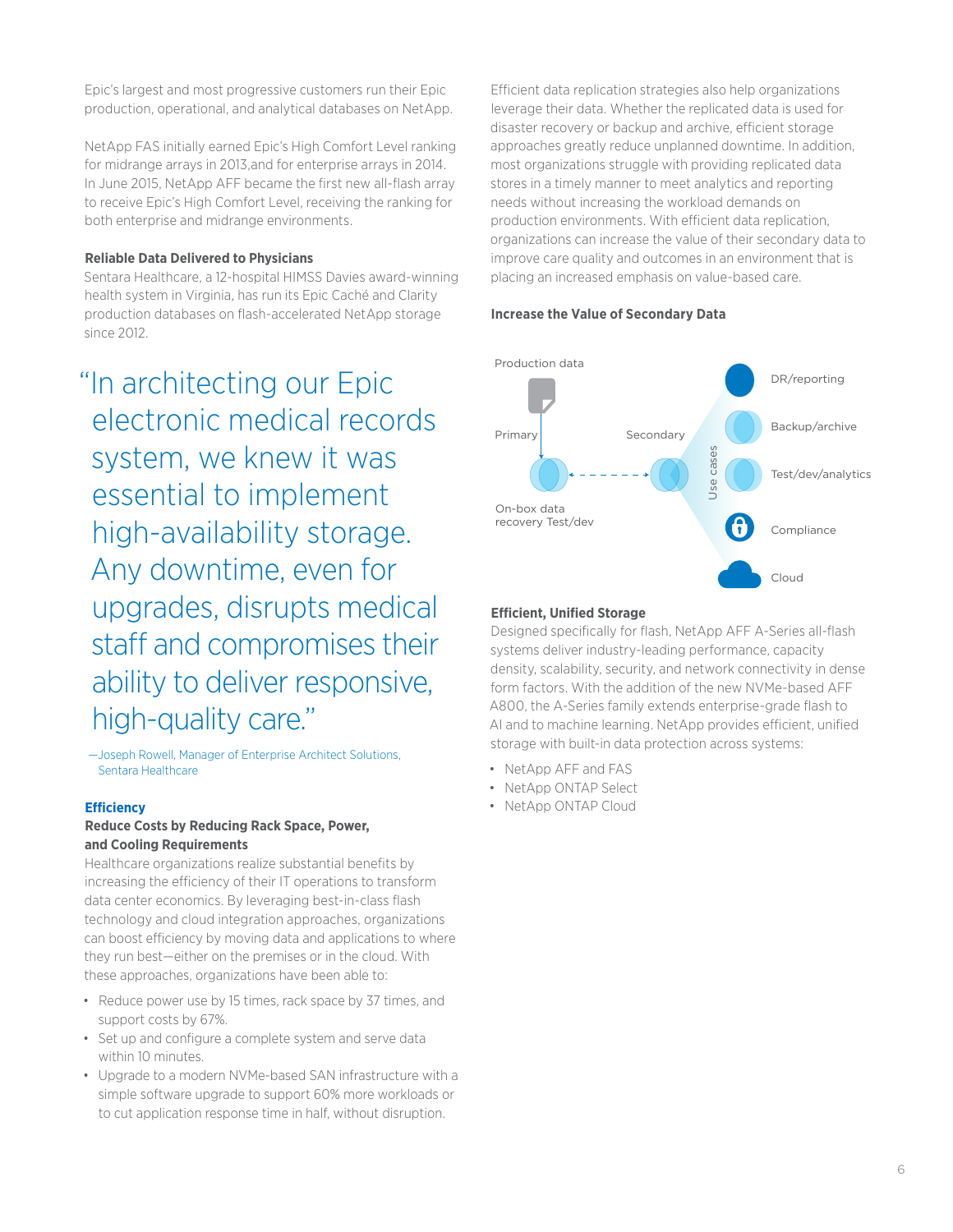# <span id="page-6-0"></span>**Efciently Deploy Epic Solutions**

University Medical Center New Orleans, the academic medical center of LCMC Health, turned to NetApp to modernize the delivery of its Epic EMR though its own data centers. LCMC deployed FlexPod Datacenter with NetApp AFF to host its Epic EMR and 3,000 virtual desktops. The efficiency of the solution enabled LCMC Health to reduce Epic deployment time by 80%. In addition to the performance benefits, the FlexPod with AFF solution gave the LCMC IT team improved flexibility.

"One of the most important things for us is to be able to quickly make adjustments to the architecture, and we have a lot of requests to make a copy of our production database. This process, which used to take us anywhere from 8 hours to 16 hours to accomplish, now takes less than 20 minutes."

**Increasing Agility Through Unified Storage Infrastructure**

With cloud-connected flash technology, application-based silos of single-purpose storage arrays can be replaced with a common data management platform for EMR, imaging, analytics, genomics, and enterprise workloads. Additionally, these storage resources can be expanded quickly as needs dictate.

Data can reside on the premises, in secure public or private clouds, or in a hybrid environment.

"Cloud-connected flash technology is creating an environment where IT can be getting answers to their queries before traditional deployments could even get approved. This unprecedented agility is helping organizations innovate, accelerate new services, and create a modern IT architecture."

—Joseph Hobbs, CHCIO, Strategic Partner Manager Epic, NetApp Healthcare

—Austin Park, Epic Infrastructure Team Leader, LCMC Health

# **Agility**

As the affordability of flash-based storage solutions improves, it's easier for healthcare institutions to modernize IT, including cloud-connected flash technology. Faster, smaller, and more flexible flash arrays deliver ultra-low latency to run clinical applications with unprecedented speed and efficiency. Cloudconnected flash dramatically improves data center economics, enabling institutions to store and manage data in their preferred environments, including public, private, and hybrid cloud in addition to on the premises.